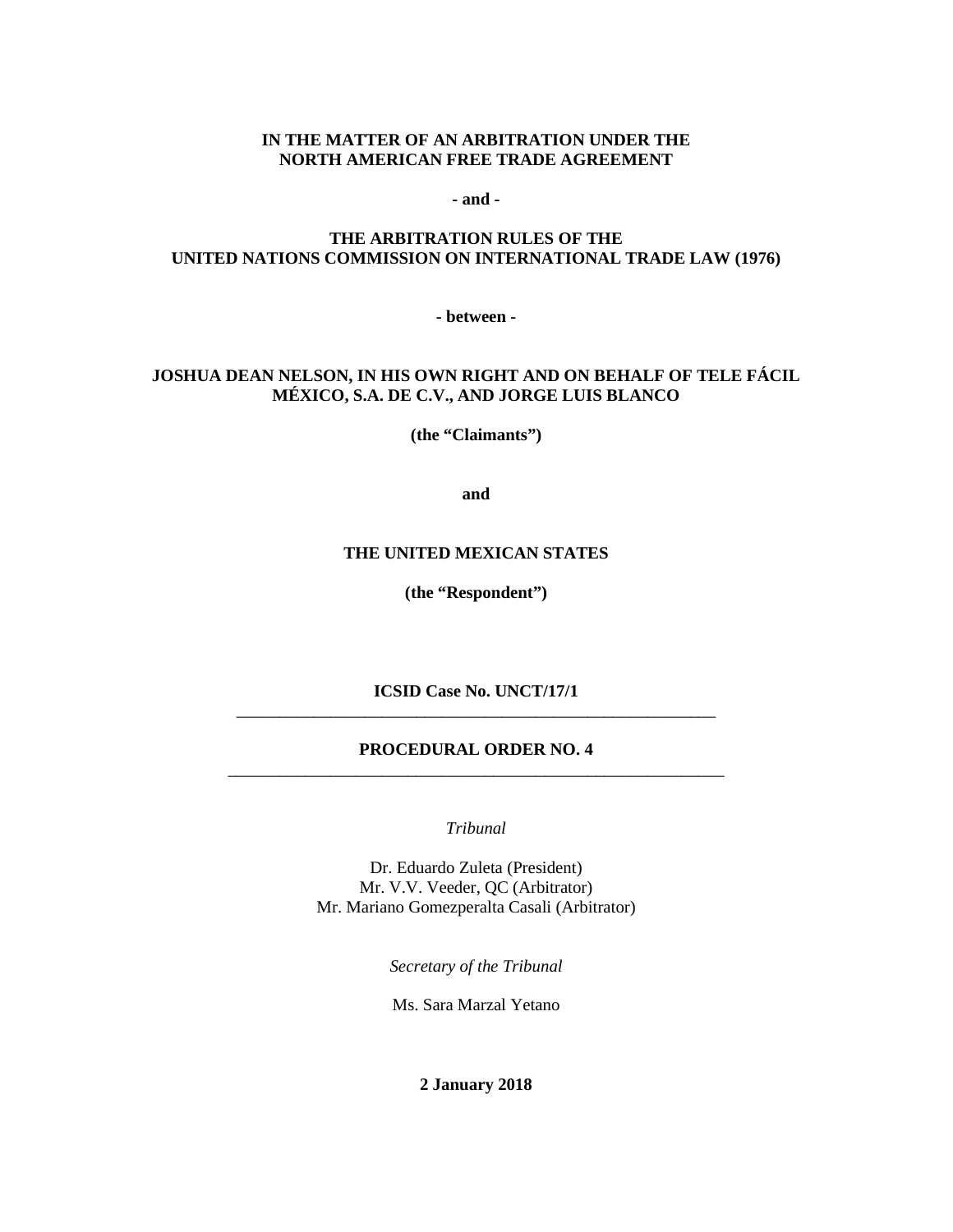## **Procedural history**

- 1. On 28 September 2017, the Tribunal issued Procedural Order No. 3 whereby the Tribunal accepted Claimants' document requests No. 1, 3, 5, 6, 7, 7 Bis, 8, 9, 10, 11, 12 and 17, and asked Respondent to confirm that it had undertaken and will undertake a good faith effort to search for the documents responsive to requests 3, 6, 7, 7 Bis, 9, 10 and 11.
- 2. On 26 October 2017, Respondent informed the Tribunal that it did a new search diligently and in good faith without finding other documents. Respondent made additional observations regarding Procedural Order No. 3. The Tribunal invited Claimants to file their comments on Respondent's communication.
- 3. On 1 November 2017, Claimants sent their comments on Respondent's communication of 26 October 2017 stating that Respondent had failed to comply with Procedural Order No. 3. Claimants also indicated that Respondent's officials had intimidated one of Claimants' witness. Claimants also requested a procedural hearing to evaluate Respondent's conduct. In light of these allegations and Claimants' request for a procedural hearing, the Tribunal invited Respondent to provide comments.
- 4. On 15 November 2017, Respondent denied having failed to comply with Procedural Order No. 3. Respondent also stated that it was not aware of any witness interference and offered to conduct a more thorough investigation should the Tribunal requested it.
- 5. On 23 November 2017, the Tribunal asked Respondent to provide answers to a list of issues that were still unclear for the Tribunal. On 30 November 2017, Respondent provided such answers.
- 6. On 6 December 2017, at the Tribunal's request, Claimants submitted their comments on Respondent's answers of 30 November 2017, explaining that Respondent had provided incomplete answers because it did not comment on relevant IFT internal regulations. The Tribunal invited Respondent to comment on these internal regulations and Claimants to submit a brief comment afterwards.
- 7. In their communication dated 6 December 2017, Claimants also reiterated their request to hold a procedural hearing and stated that they could share more information on the allegations of witness interference through an *in camera* process. On these two issues, the Tribunal also invited Claimants to provide more details and Respondent to comment on Claimants' proposals afterwards.
- 8. Pursuant to the Tribunal's invitation, the parties submitted their final comments on the above referred issues on 18 and 22 December 2017.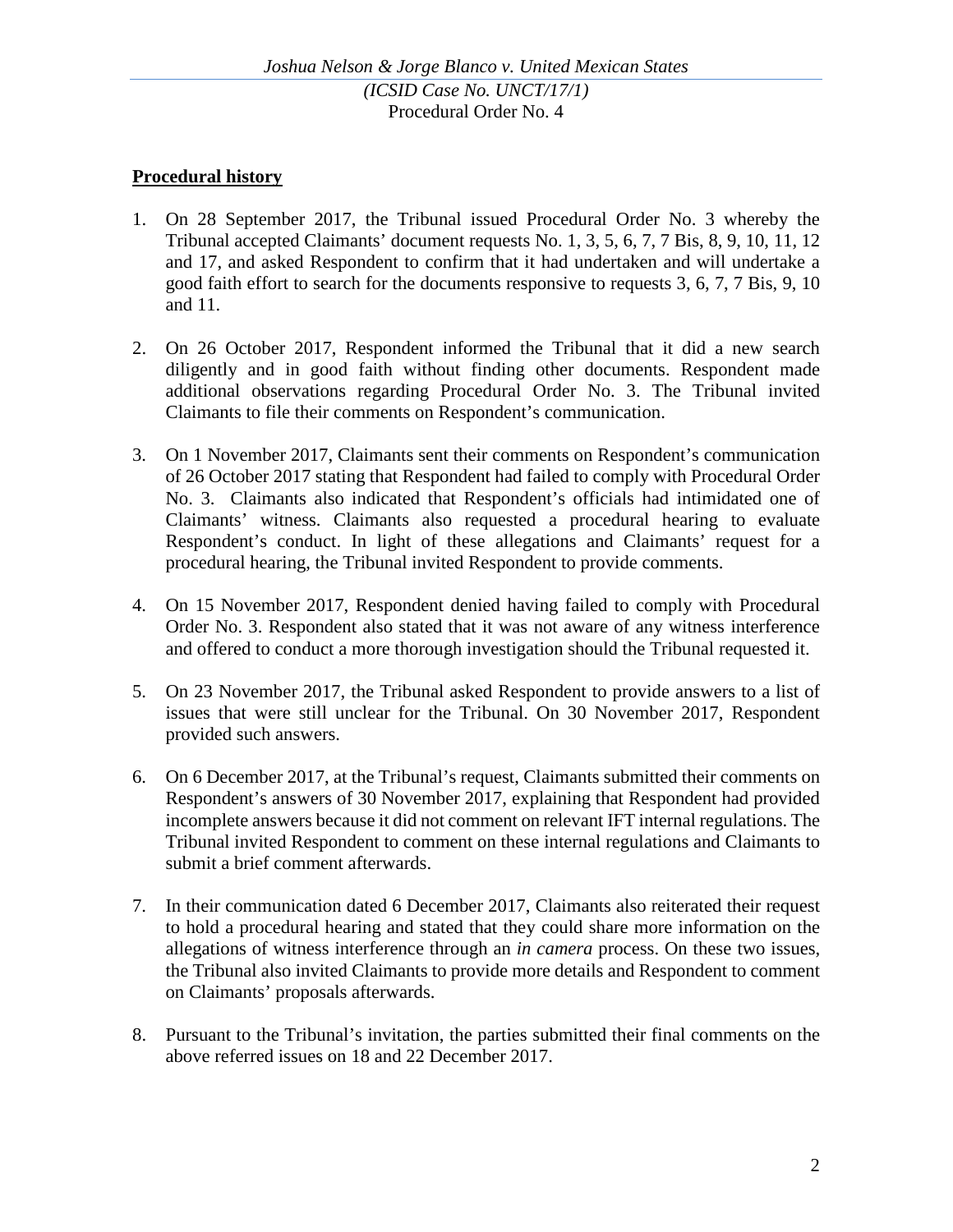### **Considerations and decisions of the Tribunal**

### *A. Request for additional information from Respondent regarding the search conducted to find the documents requested by Claimants*

- 9. A controversy between the parties arose when Claimants alleged that Respondent had failed to comply with Procedural Order No. 3. Both parties have had several opportunities to expand on whether this alleged failure did in fact occur. Nevertheless, before closing this matter, the Tribunal would like to request additional information from Respondent.
- 10. As stated above, through Procedural Order No. 3, the Tribunal asked Respondent to confirm that it had undertaken and will undertake a good faith effort to search for the documents responsive to Claimants' document requests No. 3, 6, 7, 7 Bis, 9, 10 and 11. In response, Respondent informed the Tribunal that it had made a new search diligently and in good faith but that no other documents had been found. Respondent did not expand on what were the steps undertaken to conduct these searches.
- 11. Therefore, the Tribunal directs Respondent to inform by **16 January 2018** with respect to Claimants' document requests No. 3, 6, 7, 7 Bis, 9, 10 and 11 (a) which were the steps undertaken to conduct the search; (b) which were the specific offices where searches were conducted and; (c) in which offices the response was that documents were not found because they would have been eliminated.

## *B. The procedural hearing and the adverse inferences requested by Claimants*

- 12. As stated above, Claimants have requested a procedural hearing to "address both Respondent's refusal to disclose documents in violation of Procedural Order No. 3, and the issue of possible witness tampering."[1](#page-2-0) The Tribunal's understanding is that the purpose of the hearing would be to answer any remaining question the Tribunal may still have regarding these issues.<sup>[2](#page-2-1)</sup> Claimants have also requested the Tribunal to decide at this point on the application of sections 18.23 (on adverse inference) and 18.24 (on assignment of the costs of the arbitration) of Procedural Order No. 1.
- 13. The Tribunal considers that it is not necessary to schedule a separate hearing to further discuss these issues. The parties have submitted their positions in several briefs and the Tribunal has the elements to decide and, if need be, any remaining question the Tribunal may have can be addressed in the hearing provided for in section 23 of Procedural Order No. 1.
- 14. As to the application of sections 18.23 and 18.24, the Tribunal considers that it is premature at this stage of the proceedings. Any decision would be taken in the final

<span id="page-2-0"></span><sup>&</sup>lt;sup>1</sup> Claimants' One-Page Response Re Document Production (18 December 2017), p. 1.

<span id="page-2-1"></span><sup>2</sup> Claimants' Two-Page Response Re Document Production (22 December 2017), p. 2.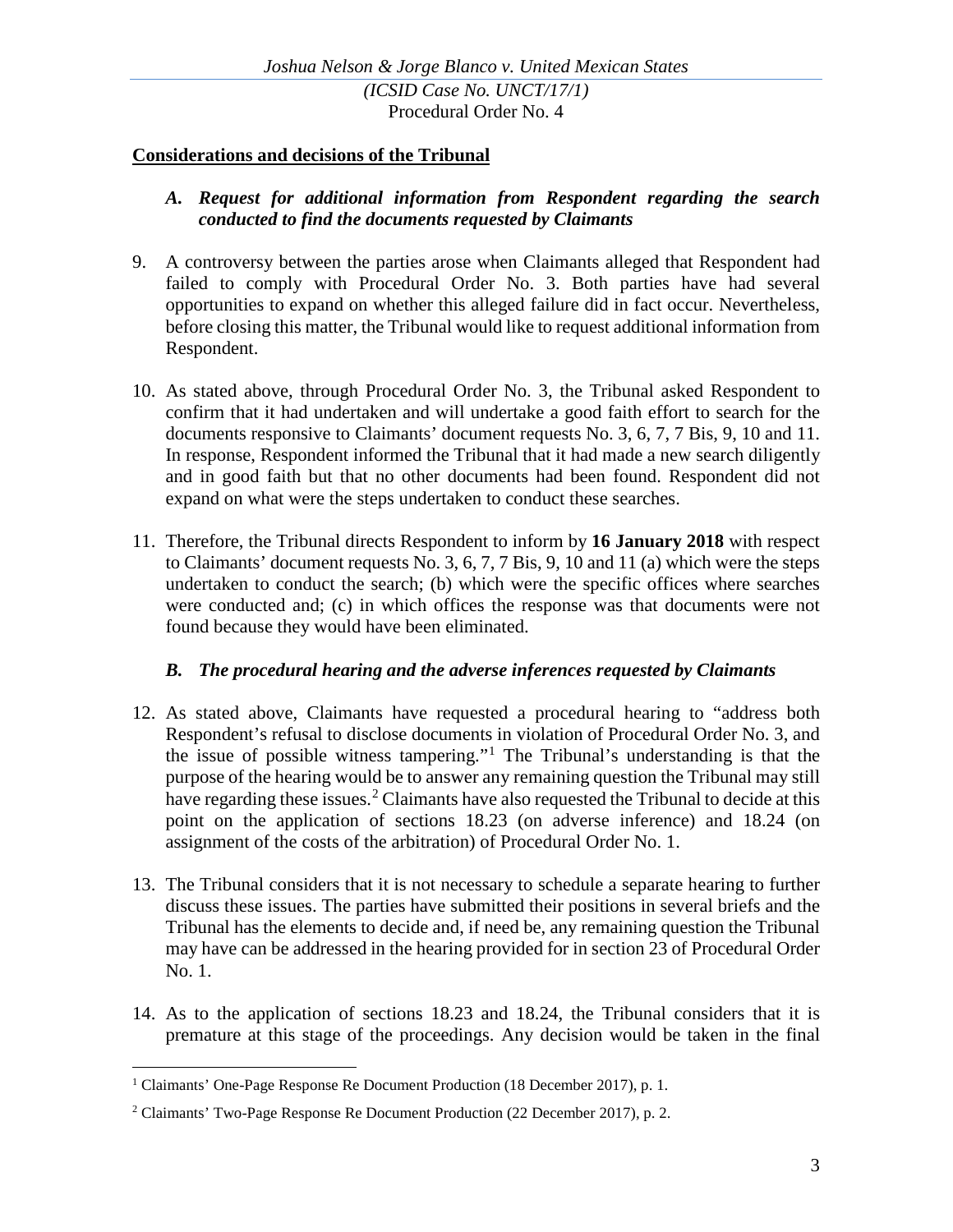award, after evaluating all the evidence in the record and having granted the parties the opportunity to comment on any specific adverse inferences that may be requested.

# *C. The request for an in camera "ex parte" proceedings for the alleged interference with a witness*

- 15. Claimants have alleged that Respondent's officials have "tampered with one of Claimants' key witnesses, thus preventing that witness from giving evidence in this proceeding."[3](#page-3-0) Respondent has stated not being aware of any witness interference, has offered its cooperation to investigate and has explained that in order to conduct a more thorough investigation, Claimants would have to reveal the identity of the witness and the public officials involved. [4](#page-3-1) Claimants, however, have stated that they will not reveal the identity of the witness to Respondent due to safety concerns and requested an *in camera* hearing "on an *ex parte* basis" to disclose the evidence that the witness could offer and more information regarding his intimidation. [5](#page-3-2)
- 16. Respondent has opposed to the *in camera* proceedings proposed by Claimants.[6](#page-3-3) Respondent also noted that Claimants have not provided any information concerning their allegations and that under the circumstances it is impossible to conduct a more thorough investigation or to respond to the allegations.<sup>[7](#page-3-4)</sup>
- 17. The Tribunal is not persuaded that there is support to order the extreme measure requested by Claimants (an e*x parte* hearing *in camera*). The mere assertion by Claimants that unidentified officials of Respondent have been intimidating a witness is not sufficient for the Tribunal to disrupt the proceedings and conduct a hearing with only one of the parties and a witness, without allowing the participation of Respondent.
- 18. If and when the circumstances so merit, and after hearing both parties, the Tribunal could take measures to protect the witnesses, including by keeping confidential the identity of the witnesses.

<span id="page-3-0"></span> <sup>3</sup> Claimants' Views on Respondent's Response to Procedural Order No. 3 (1 November 2017), p. 1.

<span id="page-3-1"></span><sup>4</sup> 2017.11.15 Respuesta México, p. 6 (stating that "[l]a Demandada no tiene conocimiento de los hechos señalados por los Demandantes" and that "[e]n caso de que el Tribunal Arbitral solicite que la Demandada realice una investigación con mayor profundidad al respecto, los Demandantes deberán revelar la identidad del supuesto potencial testigo a su cargo y de los servidores públicos supuestamente involucrados").

<span id="page-3-2"></span><sup>5</sup> Claimants' Response to Respondent's Refusal to comply with Procedural Order No. 3, p. 2 (6 December 2017); Claimants' One-Page Response Re Document Production (18 December 2017), p. 1.

<span id="page-3-3"></span><sup>6</sup> 2017.12.17 Respondent's submission re procedural hearing, p. 1.

<span id="page-3-4"></span><sup>7</sup> 2017.12.17 Respondent's submission re procedural hearing, p. 1.